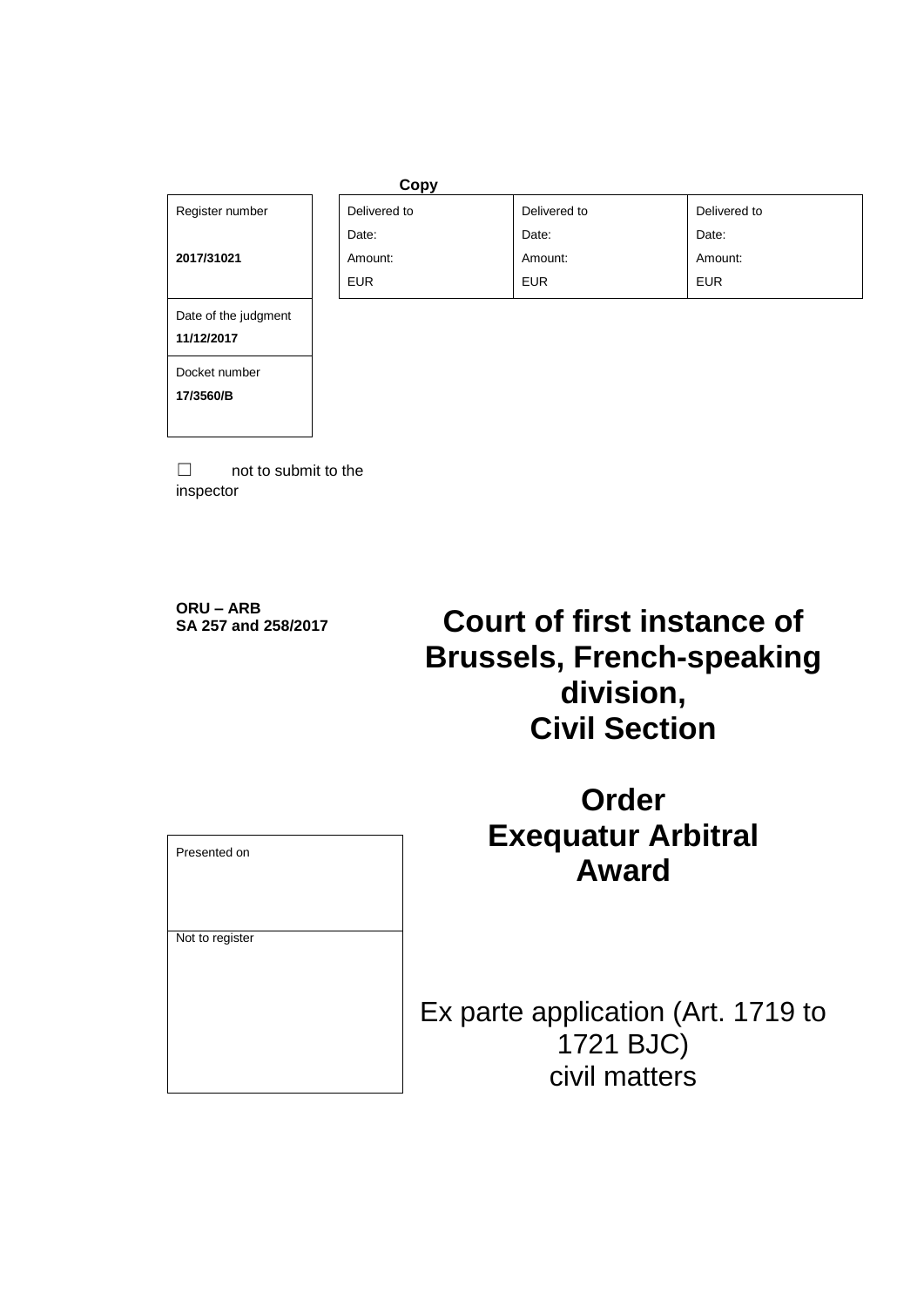Court of first instance of Brussels, French-speaking division, Civil Section – 17/3560/B – p. 2

#### **Applicants:**

- **1. STATI Anatolie,**
- **2. STATI Gabriel,**
- **3. LA ASCOM GROUP SA,**
- **4. LA TERRA RAF TRANS TRAIDING LTD;**

We, Mr J-P. MINOT, Judge at the Court of first instance of Brussels, French-speaking division, appointed by the President pursuant to Articles 1680(6), 1719 to 1721, of the Judicial Code;

Assisted by Ms. D. FERON, deputy clerk;

In view of the Act of 15 June 1935 on use of language in judicial matters;

In view of the *ex parte* application filed with the Court's registry on 13 November 2017 and the exhibits; It has to be noted that the application was received by the Judge on 16 November 2017;

In view of the exhibit transmitted unofficially and before the beginning of the proceedings by the counsel for the Republic of Kazakhstan, by email dated 15 November 2017 and the letter received on 21 November 2017; That exhibit was added in the case file by the Judge on 21 November 2017;

In view of the telephone conversations with the applicants' counsel;

In view of the email of the applicants' counsel dated 23 November 2017, received by the Court on 24 November 2017 and by the Judge on 27 November 2017;

In view of the letter of the applicants' counsel dated  $1<sup>st</sup>$  December 2017, received by the Court's registry on the same day;

In view of the informal hearing with the applicants' counsel on 7 December 2017 at 11.00 am, during which they filed submissions and an additional exhibit;

In view of the above mentioned submissions which are attached to the order;

In view of the arbitral awards dated 19 December 2013 and 14 January 2014 attached herewith, handed down in Stockholm (Sweden);

In view of Articles 1680(6), 1719 to 1721, of the Judicial Code;

\*\*\*

Considering that the applicants seek the recognition and enforcement of the said arbitral awards;

\*\*\*

Considering that it should be noted that the said arbitral awards were handed down in a dispute between the applicants and the Republic of Kazakhstan;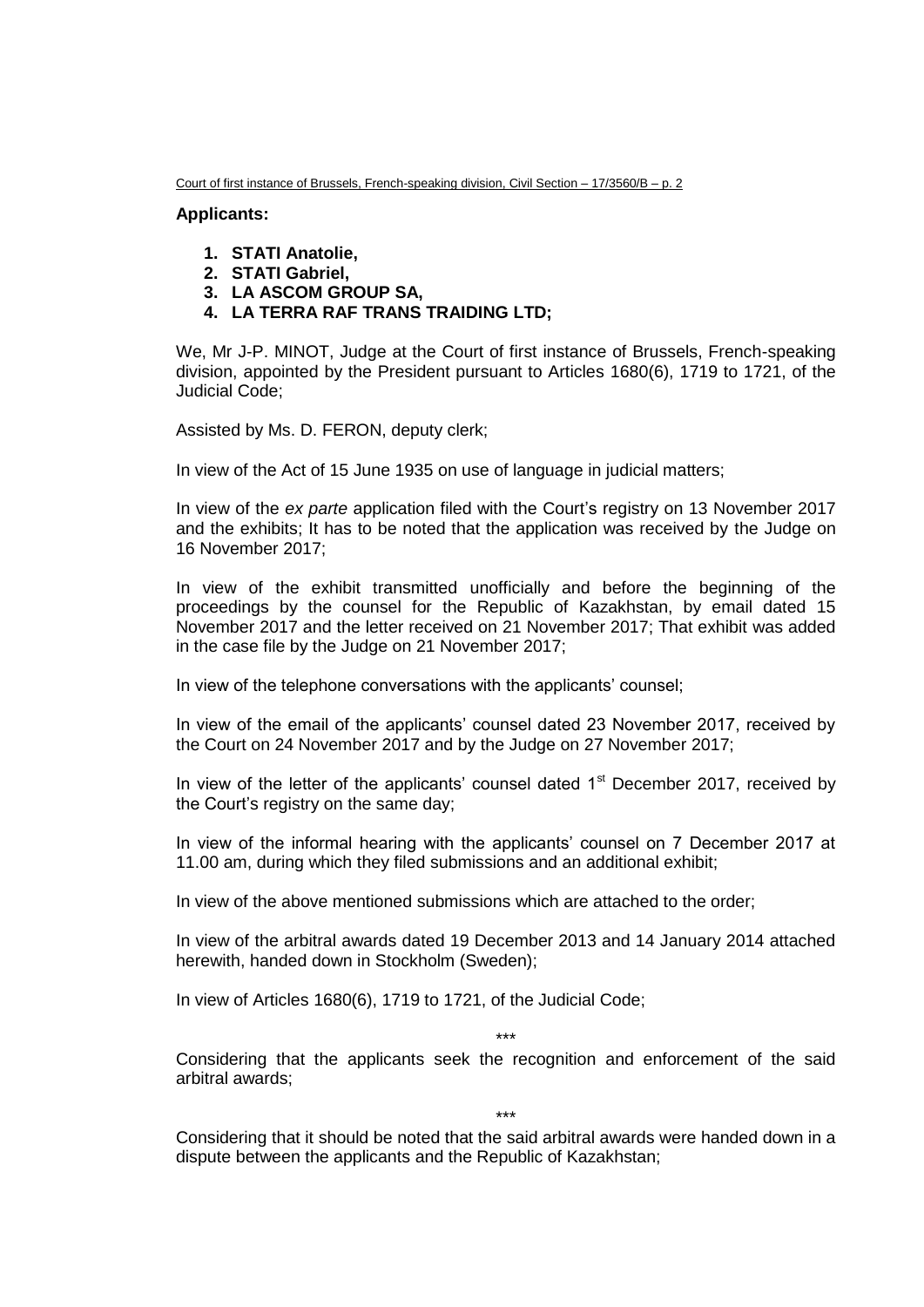Court of first instance of Brussels, French-speaking division, Civil Section – 17/3560/B – p. 3

Considering that that dispute has been ruled upon within the framework of the Energy Charter Treaty "ECT" which provides for international arbitration in case of disputes between investors, which is the case of the four applicants, and a State party to the ECT;

Considering that the arbitrators were appointed as follows:

- One by the applicant, arbitrator HAIGH,
- One by the Republic of Kazakhstan, arbitrator LEBEDEV;
- And the President of the Arbitral Tribunal, President BÖCKSTIEGEL;

Considering that nothing appears from the file as suspect in the constitution of the Arbitral Tribunal;

Considering that the first arbitral award counts approximatively 440 duly reasoned pages;

Considering that nothing appears from the reading of that first award as suspect;

Considering in essence that the Arbitral Tribunal considers that the State of Kazakhstan exercised regular controls from 2002 until November 2008; That everything has started to change after the order of the President of the Republic of Kazakhstan of 14/16 October 2008; That from 12 November 2008, diverse controls exercised by the State of Kazakhstan have not been normal and regular controls arising from the powers of a sovereign State anymore but have equated to harassment which led to the expropriation without saying it officially of the investments and assets of the applicants; That it is referred to paragraphs 1085 to 1095 of the first arbitral award, and pages 240 to 243 of the French translation;

Considering that the State of Kazakhstan would seem to support that the arbitral awards would have been obtained by fraud;

Considering that the applicants rightly point out in their exequatur application (paragraphs 6 page 4) and their submissions (paragraph 5 pages 2 and 3) that the Swedish courts have ruled on the merits in the context of a setting aside application of the arbitral awards; That it is referred to the judgment of the Svea Court of Appeal (Sweden) dated 6 December 2016 (Exhibit 3) and to the decision of the Supreme Court of Sweden dated 24 October 2017 (Exhibit 4); That according to the Swedish Courts the existence of a potential fraud did not have any impact on the arbitral awards;

Considering that the State of Kazakhstan would invoke an English decision dated 6 June 2017 from the High Court of Justice, Queens Bench Division Commercial Court; That it is a procedure similar to summary proceedings; That it is the exhibit transmitted unofficially by the counsel for the State of Kazakhstan; That the applicants reply to that argument in their submissions by arguing that the English judge has not decided that a fraud did exist but has only raised that possibility; That that English decision has no impact in Belgium; That the same does not apply for the above mentioned Swedish decisions on the merits which have dismissed the setting aside application of the arbitral awards;

Considering that under those circumstances, there is no reason not to grant the exequatur of the arbitral awards in Belgium; That no breach of Belgian international public policy is found at this stage;

Considering that the State of Kazakhstan is entitled to lodge a third-party opposition against the order;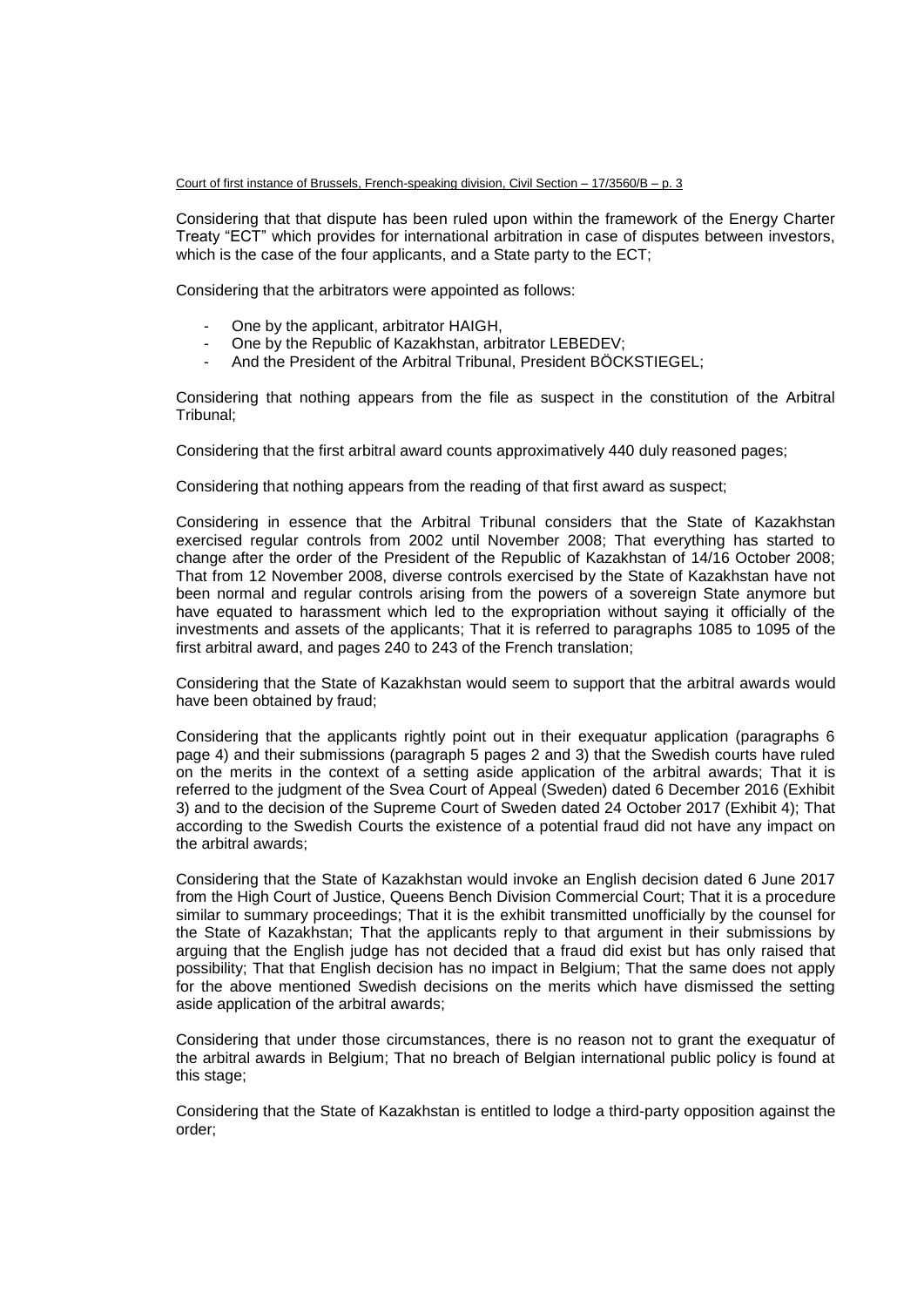Court of first instance of Brussels, French-speaking division, Civil Section – 17/3560/B – p. 4

\*\*\*

Considering that the claims have to be withheld;

#### **FOR THESE REASONS,**

We grant the recognition and enforcement of the arbitral awards;

Handed down in Brussels, in our Cabinet, Justice Palace – Montesquieu building, on 11 December 2017;

Feron D. Ninot J-P.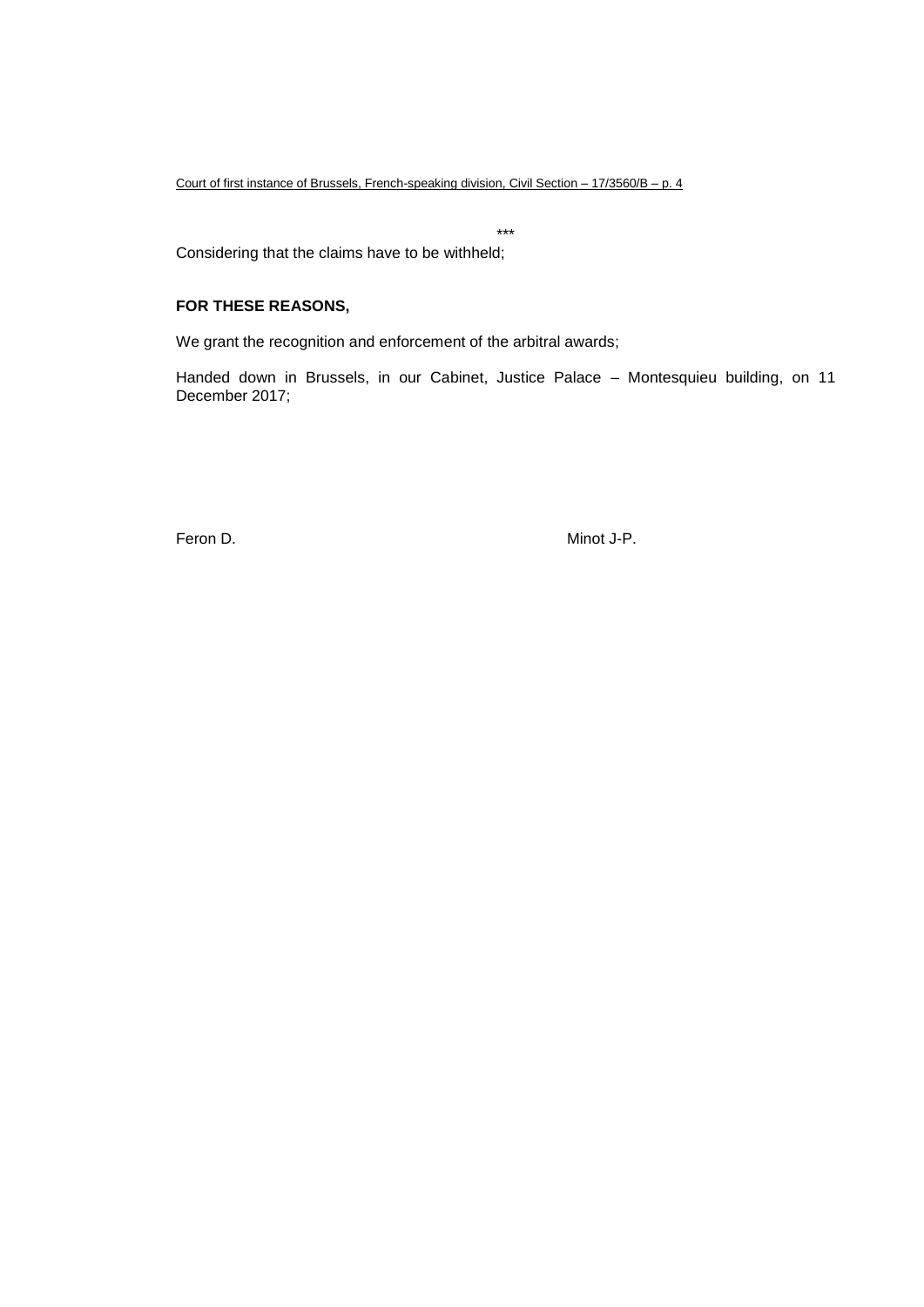# **EXEQUATURE APPLICATION**

**(Articles 1720 et seq. of the Judicial Code)**

To the President and judges of the Court of First Instance of Brussels, French-speaking division

1) Mr **ANATOLIE STATI**, residing at Dragomirnastreet, 20 Chisinau, MD-20008, Moldova;

2) Mr **GABRIEL STATI**, residing at Ghioceilorstreet 1A Chisinau, MD-20008, Moldova;

3) The company under foreign law, **ASCOM GROP S.A.**, having its registered office at A. Mateevicistreet 75 A, 20 Chisinau, MD-20008, Moldova (hereinafter "**Ascom Group**");

4) The company under foreign law **TERRA RAF TRANS TRAIDING LTD.** (hereinafter, "**Terra Raf**"), having its registered office at 13/1 Line Wall Road, Gibraltar.

Assisted by Mr Stan Brijs and Ms. Charlotte De Muynck, attorneys-at-law at the Brussels Bar, having their office at 1000 Brussels, Chaussée de la Hulpe 120, where election of domicile is made by the applicants,

### **EXPOSES WITH RESPECT:**

1. *Background.* The State of Kazakhstan owns natural minerals in the form of oil and gas and in the past has expressed the wish to attract investors for the operation of these minerals. For this reason, Kazakhstan has ratified the Energy Charter Treaty (hereinafter "TCE").

Between 1999 and 2003 Anatolie Stati (First Applicant) and his son Gabriel Stati (Second Applicant) – via the companies Ascom Group (Third Applicant) and Terra Raf (Fourth Applicant) – acquired shares in two Kazakh companies: Kazpolmunay LLP (hereinafter "**KPM**") and Tolkynneftegaz LLP (hereinafter "**TNG**"). KPM was the owner of the operating rights with regard to the Borankoil oil field. TNG had similar operating rights with regard to the Tolkyn and Tabyl Bloc oil fields.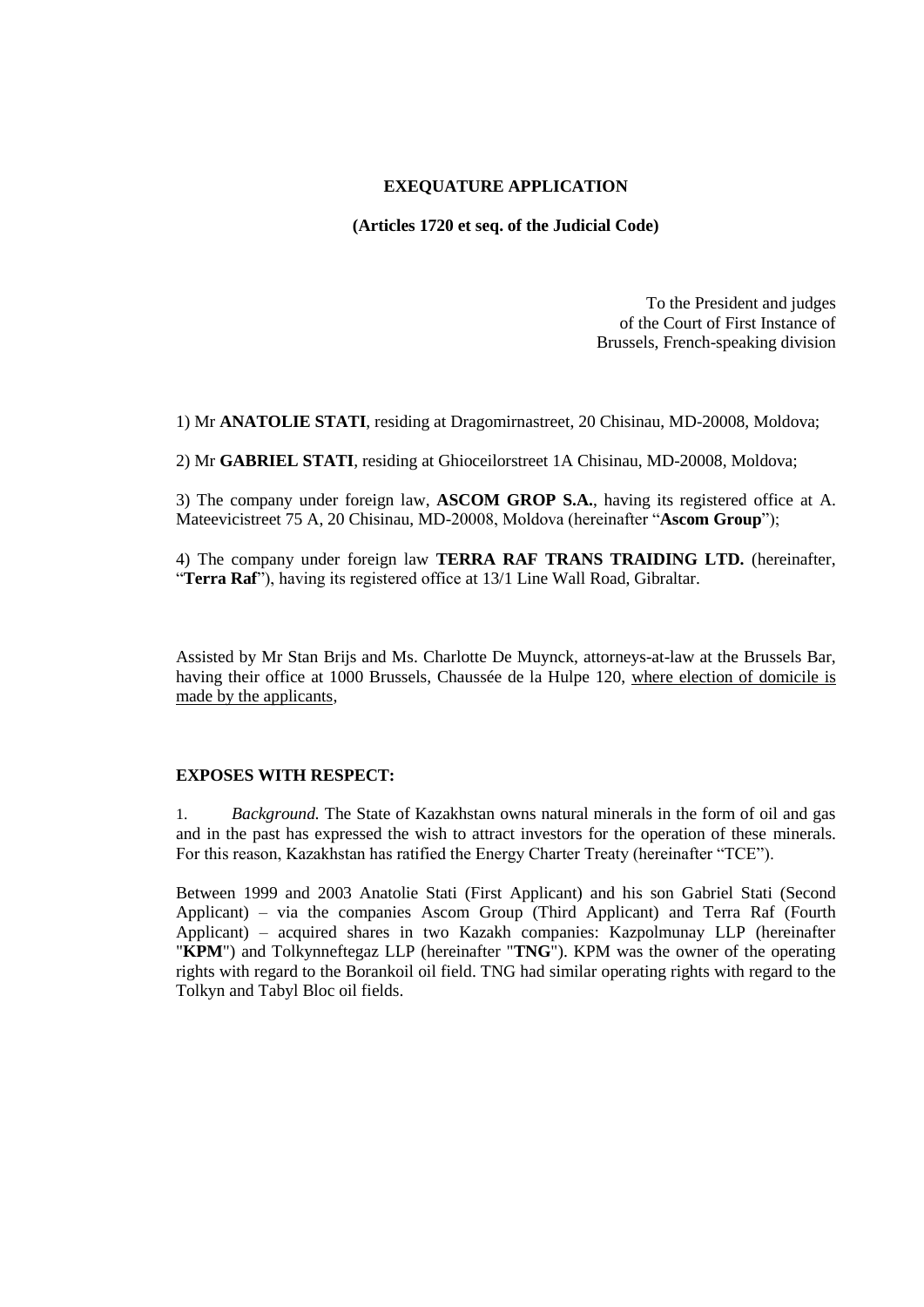2. *The dispute*. A dispute has arisen between the Applicants and the State of Kazakhstan.

After the Applicants had invested substantial amounts running into hundreds of millions of US dollars in order to make the oil fields profitable and build an LPG power station, Kazakhstan started a defamation and intimidation campaign against the Applicants in order to acquire the investments of the Applicants at knock-down prices. When this plan failed, Kazakhstan simply appropriated the Applicants' investments, without any consideration in return.

3. *Arbitration proceedings.* Pursuant to Article 26 of the Energy Charter Treaty:

"*1. Disputes between a Contracting Party and an Investor of another Contracting Party relating to an Investment of the latter in the Area of the former, which concern an alleged breach of an obligation of the former under Part III shall, if possible, be settled amicably.*

*2. If such disputes cannot be settled according to the provisions of paragraph (1) within a period of three months from the date on which either party to the dispute requested amicable settlement, the Investor party to the dispute may choose to submit it for resolution:*

*[...]*

*c) in accordance with the following paragraphs of this Article.*

*[...]*

*4. In the event an Investor chooses to submit the dispute for resolution under subparagraph (2)(c), the Investor shall further provide its consent in writing for the dispute to be submitted to:*

*[...]*

*c) an arbitral proceedings under the Arbitration Institute of the Stockholm Chamber of Commerce*".

The Applicants have introduced the arbitration proceedings against Kazakhstan before the Arbitration Institute of the Stockholm Chamber of Commerce, by arguing that Kazakhstan has failed to comply with its obligations under the ECT. The Applicants asked for 2,5 Billion USD as damages in the arbitration proceedings.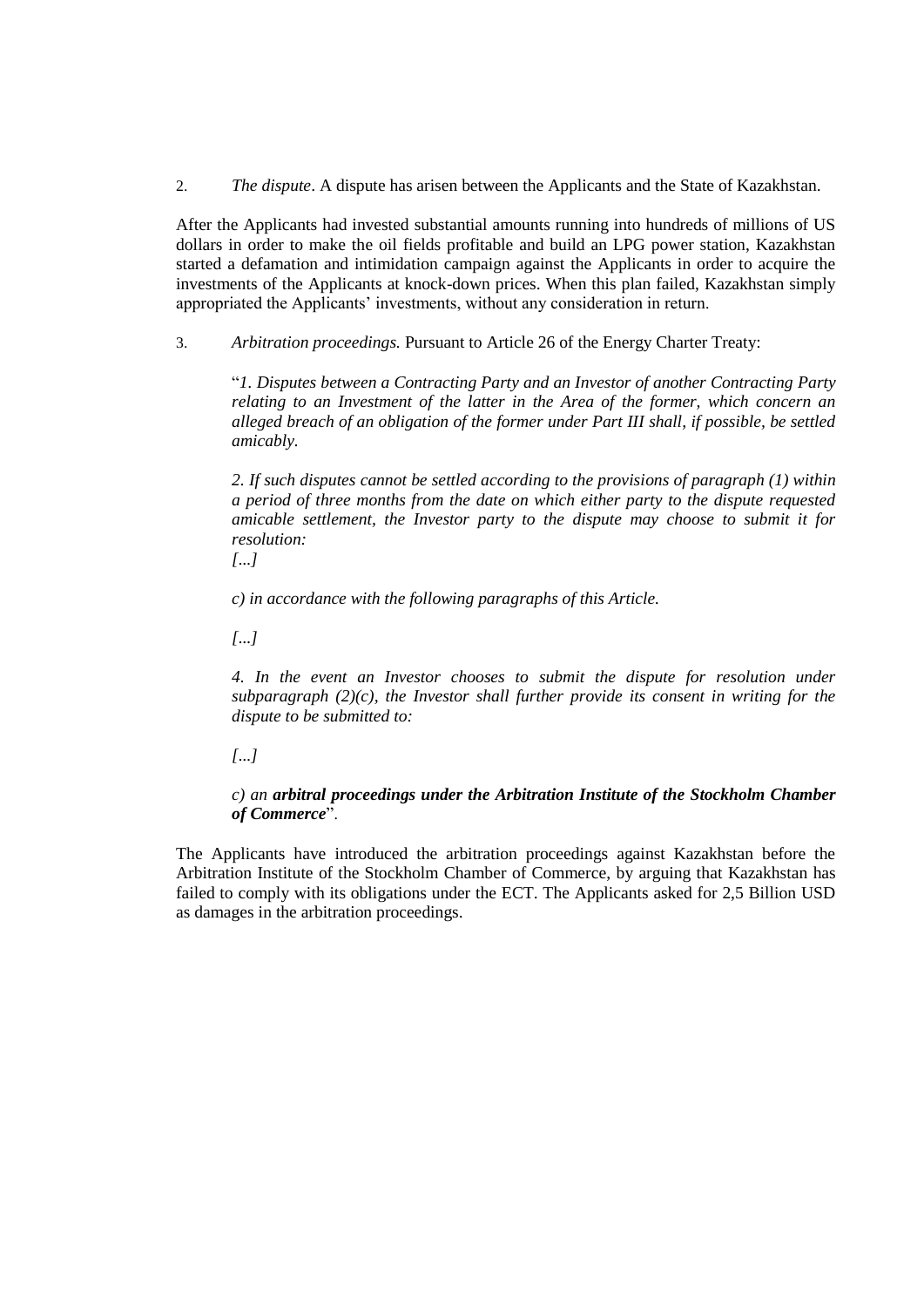4. *Arbitral awards.* On 19 December 2013, the arbitral tribunal, consisting of three internationally renowned arbitrators and acting under the auspices of the Arbitration Institute of the Stockholm Chamber of Commerce (hereinafter the "**Tribunal**") issued their arbitral award (hereinafter the "**Arbitral Award**") (**Exhibit 1**) supplemented on 17 January 2014 (hereinafter, the "**Additional Arbitral Award**") (**Exhibit 2**).

- In the Arbitral Award (**Exhibit 1**), the Tribunal rejected certain jurisdiction and other defenses put forward by Kazakhstan and ruled that Kazakhstan had committed a breach of its obligation, as laid down in Article  $10(1)$  ECT, to treat the investors in a "fair and equitable" manner (Arbitral Award, para. 1095). The Tribunal also ruled that the unlawful conduct of Kazakhstan had caused the Applicants to suffer damage and that Kazakhstan was liable for this damage. In the Arbitral Award, the Tribunal ordered Kazakhstan to pay a total amount of USD 506,660,597.40 (being the sum of USD 497,685,101 and USD 8,975,496.40) (Arbitral Award, p. 414).
- In the Additional Arbitral Award (**Exhibit 2**) the Tribunal, in line with the Swedish Arbitration Act, also specified the costs and determined that the arbitration costs amounted to EUR  $1,069,470.98<sup>1</sup>$ . On the basis of para. 4.1 of the above-mentioned Arbitral Award (**Exhibit 1**), Kazakhstan was ordered to pay 3/4 of that amount to the Applicants, being EUR 802,103.24.

The Applicants ask this Court to grant enforcement of the Arbitral Award and of the Additional Arbitral Award.

5. *The arbitral awards are final and binding*. The Arbitral Award and the Additional Arbitral Award are both final and binding. The Applicants refer in this respect to Article 26(8) ECT and to Article 40 of the Arbitration Regulation of the Stockholm Chamber of Commerce (version 2010).

- Article 26(8) ECT provides that : "*The awards of arbitration, which may include an award of interest, shall be final and binding upon the parties to the dispute. An award of arbitration concerning a measure of a sub-national government or authority of the disputing Contracting Party shall provide that the Contracting Party may pay monetary damages in lieu of any other remedy granted. Each Contracting Party shall carry out without delay any such award and shall make provision for the effective enforcement in its Area of such awards.*"
- Article 40 of the Arbitration Rules of the Stockholm Chamber of Commerce (version 2010) provides that : "*An award shall be final and binding on the parties when rendered. By agreeing to arbitration under these Rules, the parties undertake to carry out any award without delay*."

 <sup>1</sup> This is the sum of arbitration costs listed in the Additional Arbitral Award (**Exhibit 2**), being EUR 400,000 + EUR 80,903.13 + EUR 240,000 + EUR 33,357.61 EUR + EUR 240,000 + EUR 15,210.24 + EUR 60,000.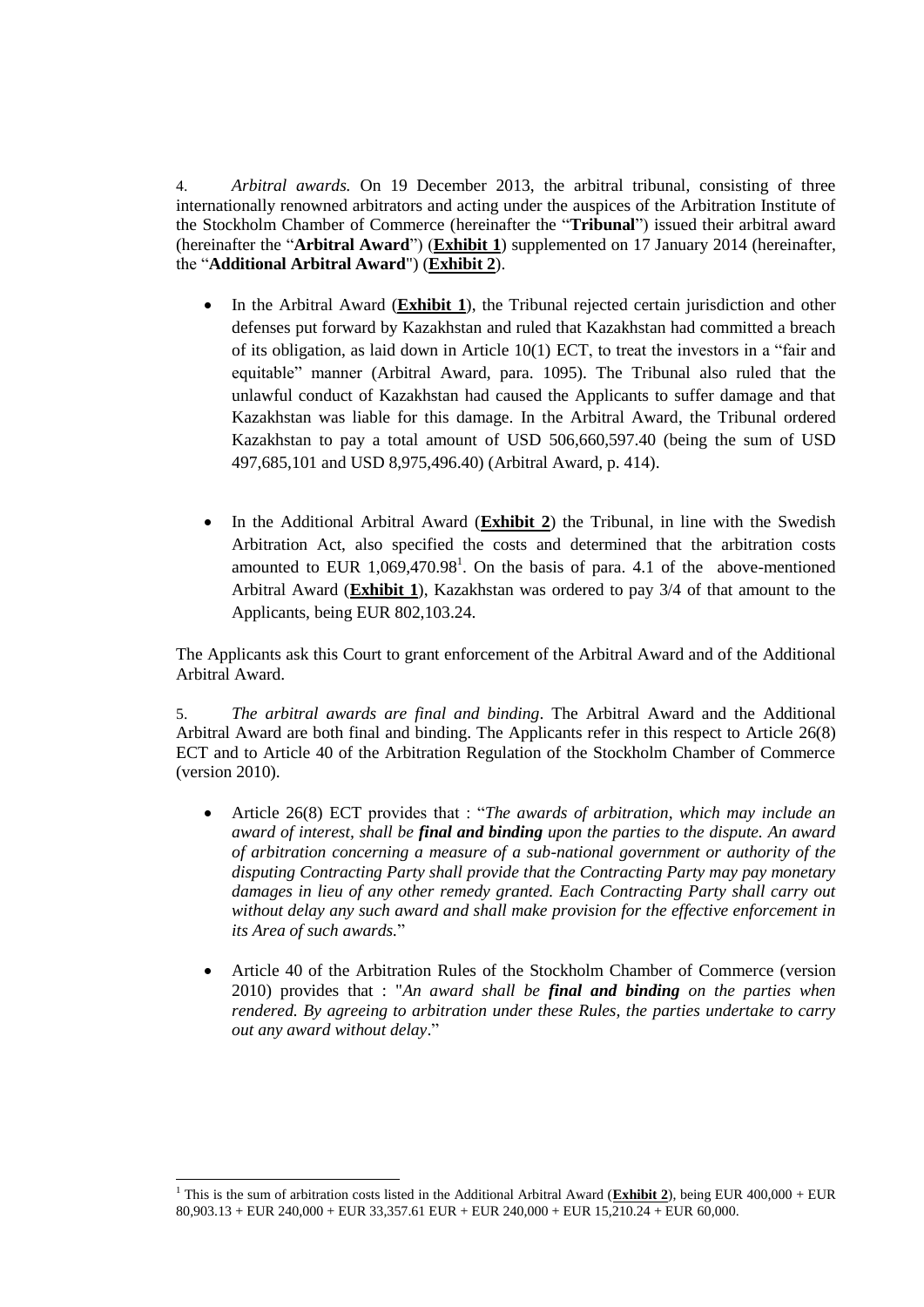6. *The setting aside proceedings initiated by Kazakhstan in Sweden were dismissed*. In March 2014, Kazakhstan initiated proceedings to set aside the Arbitral Award and the Additional Arbitral Award before the Svea Court of Appeal (i.e., the competent supervising court in Sweden). Kazakhstan claimed before the Svea Court of Appeal that the Arbitral Award and the Additional Arbitral Award be set aside fully or partially.

However, the validity of both the Arbitral Award and the Additional Arbitral Award was confirmed in the setting aside proceedings instituted at the request of Kazakhstan before the Svea Court of Appeal in Sweden, which fully rejected the claim to set aside the Arbitral Award and the Additional Arbitral Award (**Exhibit 3**) 2 .

According to Article 43(2) of the Swedish Arbitration Act, the Svea Court of Appeal ruled that the Swedish Court Ruling could not be appealed against before the Swedish Supreme Court (**Exhibit 3**, p. 66). Nevertheless, Kazakhstan brought an extraordinary remedy before the Swedish Supreme Court to set aside the Swedish Court Ruling on the basis of a 'grave procedural error' allegedly committed by the Svea Court of Appeal. In a recent decision handed down on 24 October 2017 (**Exhibit 4**), the Swedish Supreme Court firmly rejected the claim put forward by Kazakhstan and ruled that "*The Republic of Kazakhstan has not shown any circumstances that constitute grave procedural error. The Supreme Court rejects the Republic of Kazakhstan's request for extraordinary review*".

7. *Protective garnishment laid in Belgium against the State of Kazakhstan on the basis of the arbitral awards*.

In order to ensure payment of the amounts due to them by Kazakhstan (i) by virtue of the Arbitral Award for a total amount of USD 515.822.966,35 USD as of 28 September 2017 and (ii) by virtue of the Additional Arbitral Award for a total amount of 802.103,24 EUR, on 29 September 2017, the Applicants filed a request before the Enforcement Court of the Court of First instance of Brussels to seek the permission to lay a protective attachment against Kazakhstan (including the National Fund of the State of Kazakhstan managed by the Bank of New York Mellon in Brussels), in accordance with article 1412*quinquies*(2) of the Belgian judicial Code.

By an order dated 11 October 2017, the Enforcement Court of the Court of First instance of Brussels granted the request for leave to lay a protective attachment against Kazakhstan and authorized the garnishment of the National Fund managed by the Bank of New York Mellon in Brussels (**Exhibit 6**).

<sup>2</sup> On 15 September 2017, Kazakhstan also requested the Swedish Supreme Court, on an *ex parte* basis, to order the stay of the enforcement of the Swedish Court Ruling as far as the payment of the procedural costs of the Applicants was concerned, to which it had been ordered by the Svea Court of Appeal. On 20 September 2017, the Swedish Supreme Court, through a decision handed down by its Chief Justice, dismissed Kazakhstan's ex parte application to stay the enforcement (**Exhibit 4**).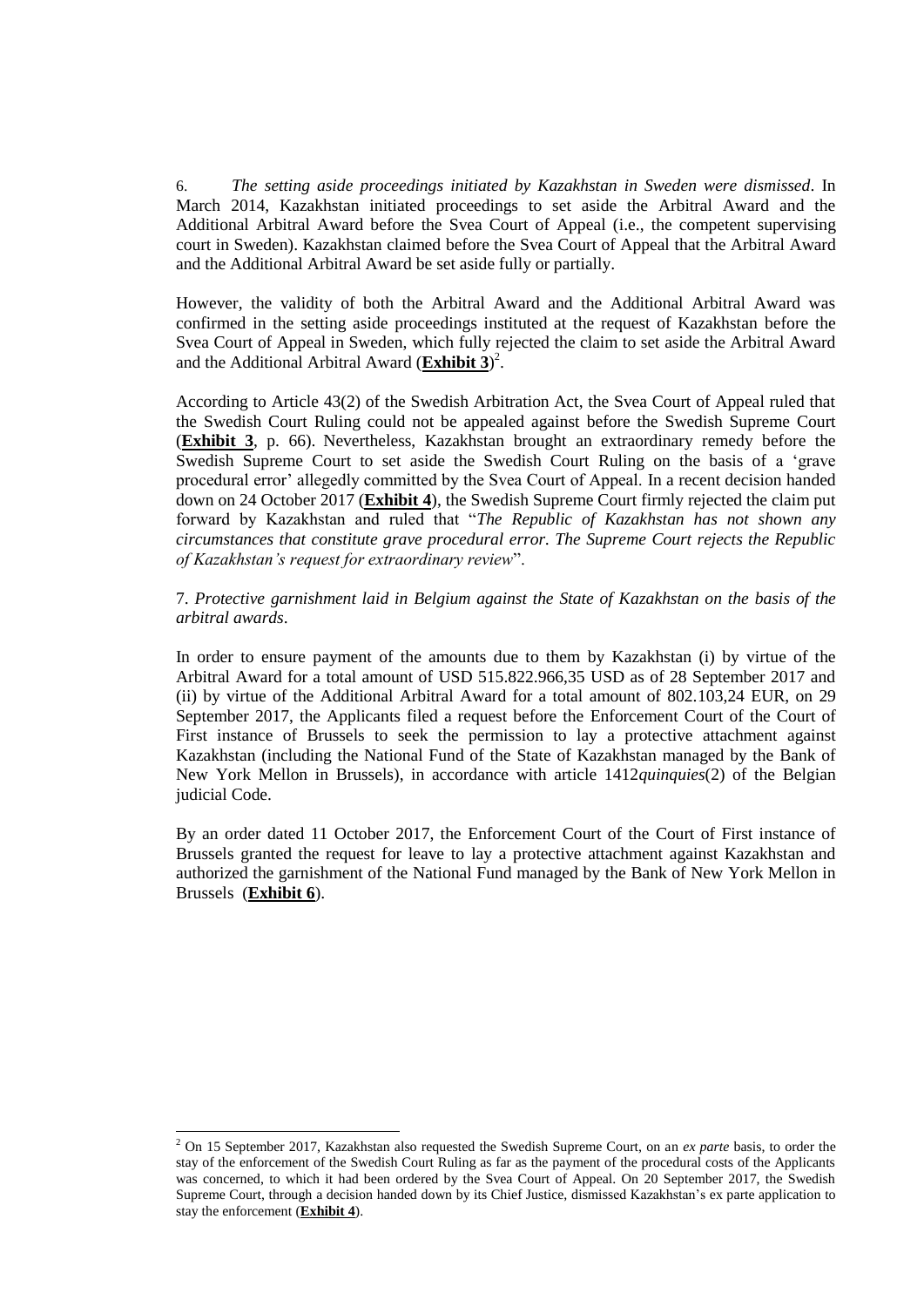The protective garnishment has been laid on 13 October 2017 (**Exhibit 7**) and notified to the State of Kazakhstan on 20 October 2017. On 30 October 2017, the Bank of New York Mellon issued its garnishee statement, thereby confirming that the bank (through its London branch) held and thus froze following the garnishment, almost 22 Billion USD belonging to the State of Kazakhstan.

In order to ensure payment of the amounts due to them pursuant to the Arbitral Awards, the Applicants also laid, successfully, (protective) garnishments on the State of Kazakhstan's assets in the Netherlands, in Sweden and in Luxembourg. Similar proceedings are still pending in the UK and in the US, although no protective garnishment has been allowed by these two jurisdictions so far.

8. *The exequatur*. The Arbitral Award and the Additional Arbitral Award issued by the Arbitration Institute of the Stockholm Chamber of Commerce are both final and binding and are the subject-matter of the present exequatur application.

It should also be noted that the language of the proceedings was English while the seat of the arbitration was in Stockholm (Sweden), under the auspices of the Arbitration Institute of the Stockholm Chamber of Commerce. Under the present exequatur procedure, an official copy of both Awards (in English) (**Exhibits 1 and 2**) as well as a sworn translation of the Arbitral Award and the Additional Arbitral Award are given to the Court (**Exhibit 8**).

Moreover, the Awards do not contravene with the requirements set forth in Article 1721 of the Judicial Code, so that the Court of first instance cannot refuse their recognition and their declaration of enforceability.

The Court shall have jurisdiction, pursuant to Article 1720(2) of the Judicial Code.

\* \* \*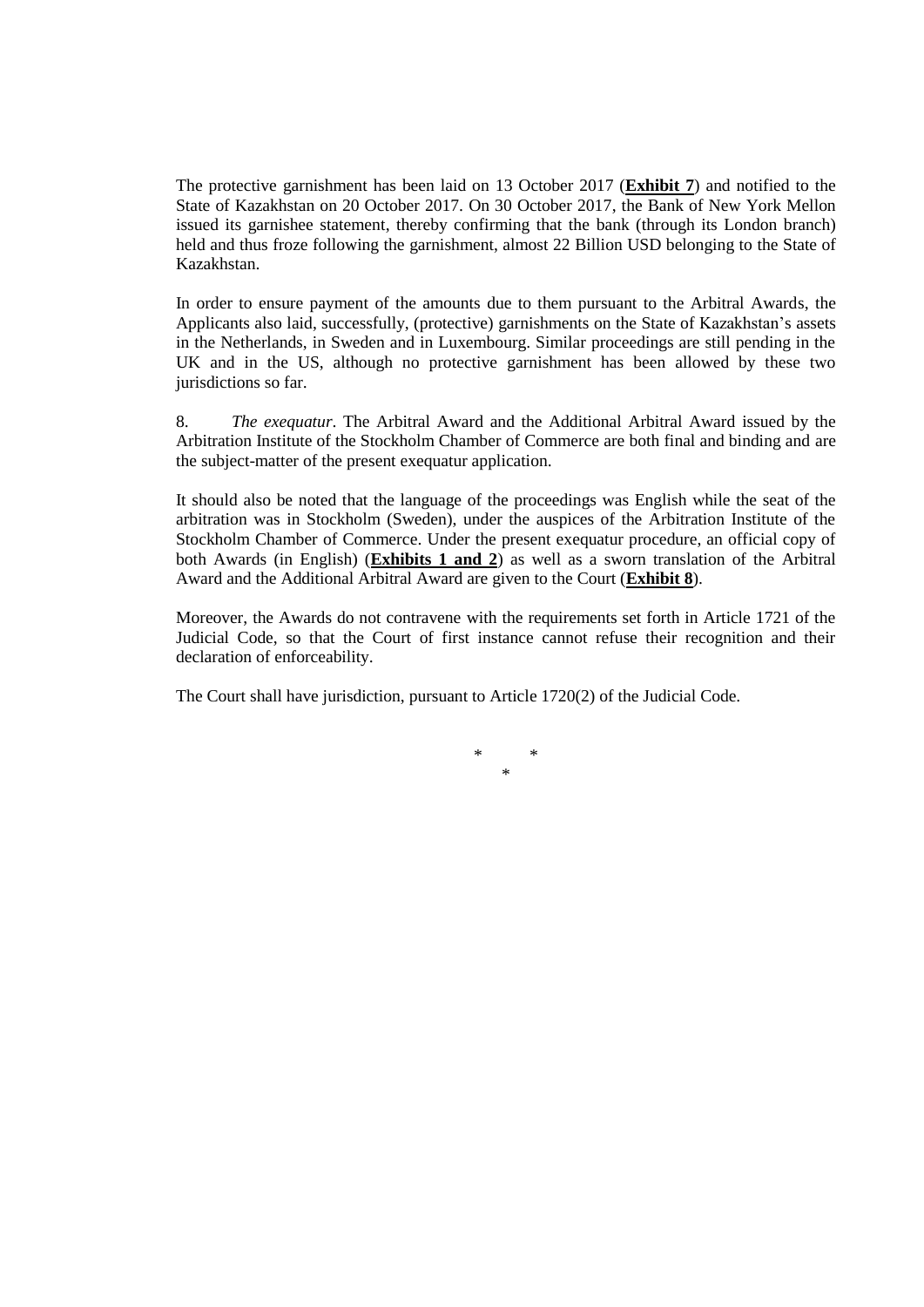Under all reservations and without any adverse recognition.

#### **FOR THESE REASONS,**

# **MAY IT PLEASE THE COURT OF FIRST INSTANCE OF BRUSSELS, FRENCH-SPEAKING DIVISION TO**

Declare the arbitral award dated 19 December 2013 and the arbitral award dated 17 January 2014 issued by the Arbitration Institute of the Stockholm Chamber of Commerce in the dispute between the Applicants and the State of Kazakhstan, enforceable pursuant to Article 1720 of the Judicial Code.

Brussels, 14 November 2017

For the Applicants,

Their counsel,

Charlotte De Muynck Stan Brijs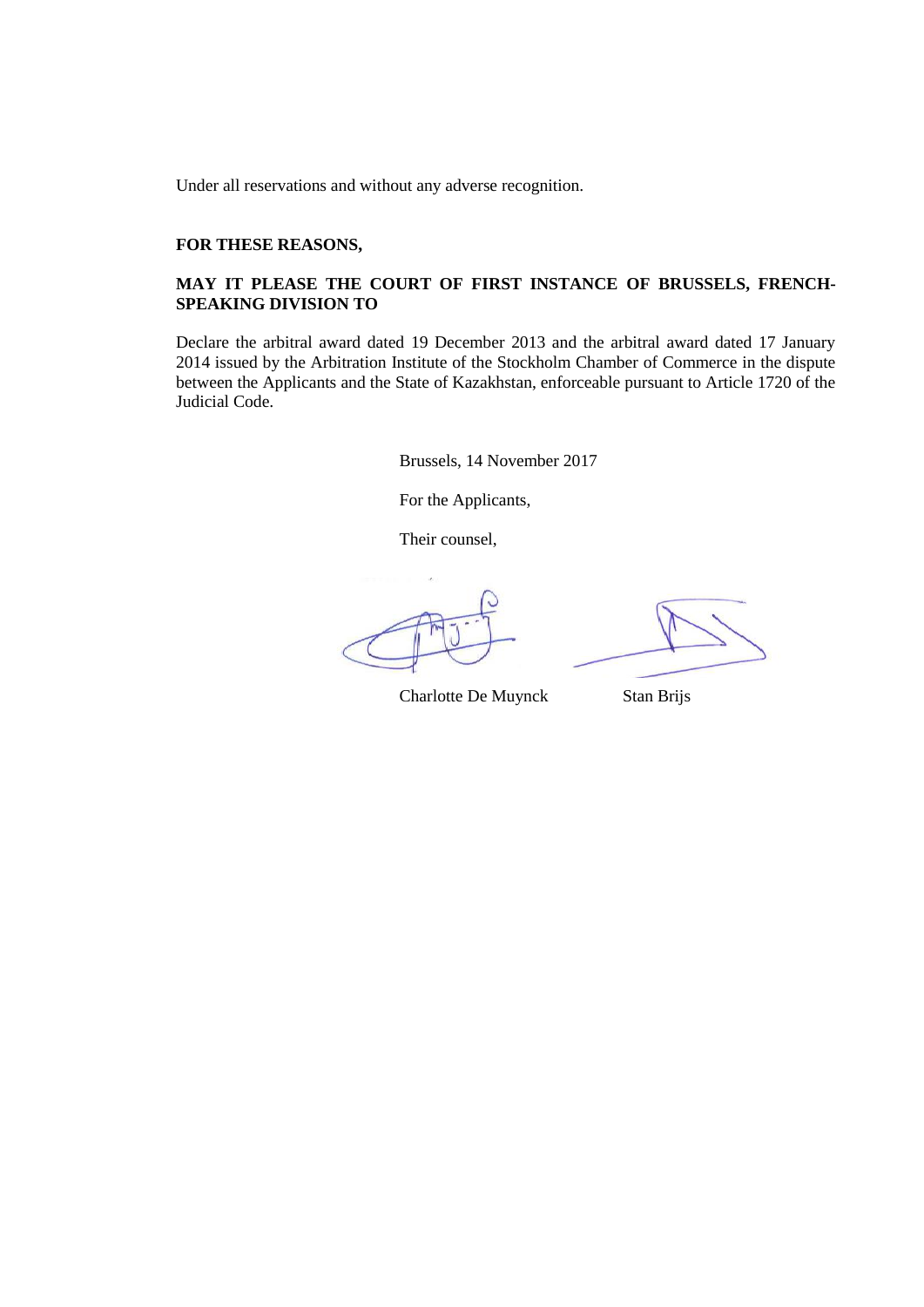#### **List of Exhibits**

#### **Fie of Stan Brijs and Charlotte de Muynck**

- 1. Arbitral award dated 19 December 2013 issued by the Arbitration Institute of the Stockholm Chamber of Commerce (Sweden) (official copy in English)
- 2. Arbitral award dated 17 January 2014 issued by the Arbitration Institute of the Stockholm Chamber of Commerce (Sweden) (official copy in English)
- 3. Decision of the Svea Court of Appeal (Sweden) handed down on 9 December 2016 dismissing the setting aside application of the Arbitral Awards brought by the Kazakhstan (sworn translation into French)
- 4. Decision of the Swedish Supreme Court dated 24 October 2017 dismissing the setting aside application of the Arbitral Awards brought by the Kazakhstan (sworn translation into French)
- 5. Decision of the Swedish Supreme Court dated 20 September 2017 dismissing the application for a stay brought by the Kazakhstan (translation into English).
- 6. Decision handed down by the enforcement court of the Court of first instance, Dutchspeaking division dated 11 October 2017 authorizing a protective garnishment against the State of Kazakhstan (Dutch version)
- 7. Garnishment order against the State of Kazakhstan as transmitted to the Bank of New York Mellon (Brussels) on 13 October 2017 (Dutch version)
- 8. Sworn translation into French of the Arbitral Award of 19 December 2013 and of the Arbitral Award of 17 January 2014 handed down by the Arbitration Institute of the Stockholm Chamber of Commerce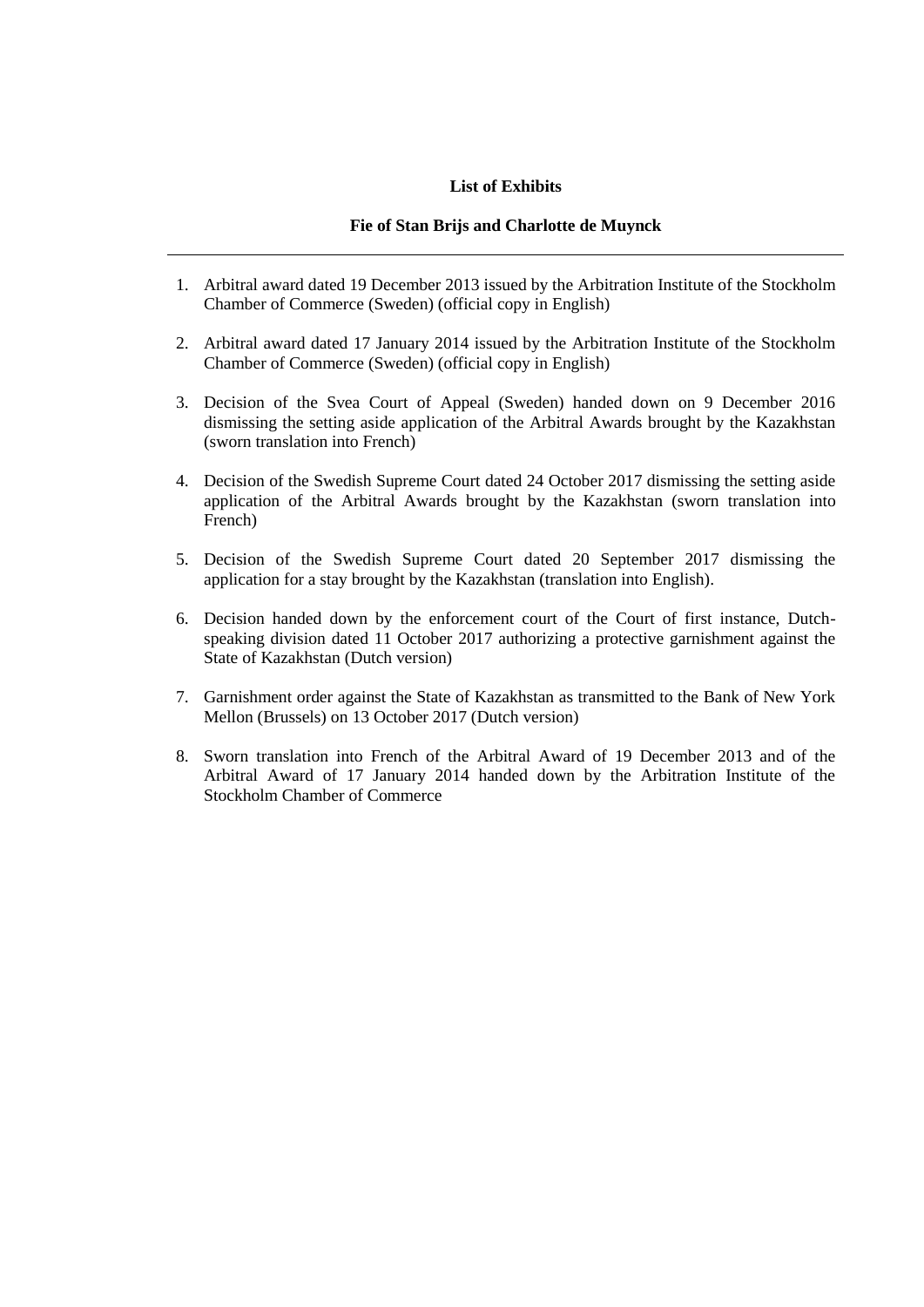# **COURT OF FIRST INSTANCE OF BRUSSELS, FRENCH-SPEAKING DIVISION RG: 17/3560/B**

#### **WRITTEN SUBMISSIONS**

#### **For:**

1) Mr **ANATOLIE STATI**, residing at Dragomirnastreet, 20 Chisinau, MD-20008, Moldova;

2) Mr **GABRIEL STATI**, residing at Ghioceilorstreet 1A Chisinau, MD-20008, Moldova;

3) The company under foreign law, **ASCOM GROP S.A.**, having its registered office at A. Mateevicistreet 75 A, 20 Chisinau, MD-20008, Moldova (hereinafter "**Ascom Group**");

4) The company under foreign law **TERRA RAF TRANS TRAIDING LTD.** (hereinafter, "**Terra Raf**"), having its registered office at 13/1 Line Wall Road, Gibraltar.

Hereinafter, the "**Applicants**";

Assisted by Mr. Stan Brijs (stan.brijs@nautadutilh.com, Tel. 00.32.2.566.81.92) and Ms. Charlotte de Muynck (charlotte.demuynck@nautadutilh.com, Tel. 00.32.2.566.81.34), attorneys-at-law at the Brussels Bar, having their office at 1000 Brussels, Chaussée de La Hulpe 120, where election of domicile is made by the applicants,

1. *Introduction*. In addition to their *ex parte* application dated 14 November 2017, the Applicants would like to bring to your Court additional clarifications on (i) the claims of the State of Kazakhstan stating that the arbitral award would be fraudulent, knowing that these claims have been described and dismissed by the Swedish Court Ruling reproduced in exhibit 3 of our file and (ii) on the English decision mentioned in the Applicants' letter dated 23 November 2017.

2. *The English decision dated 6 June 2017 The High Court of Justice, Queens Bench Division, Commercial Court was handed down in the context of "summary proceedings" that can be assimilated to a summary proceedings* ("référé")*.* No decision on the merits has been issued over an alleged fraud and the opposition of Kazakhstan to the exequatur – granted by the English court upon *ex parte* application – has been postponed. The English judge limited himself to decide that given the elements brought by the State of Kazakhstan, the argument of fraud and the impact of a potential fraud on the arbitral award must be submitted to a court deciding on the merits ("*trial*"). However this decision issued *prima facie* is surprising and subject to criticism because the Swedish Courts – the State of origin of the arbitral award where setting aside proceedings have been filed – have already dismissed twice (see hereinafter, No 5) the argument of fraud by a final decision issued between the same parties.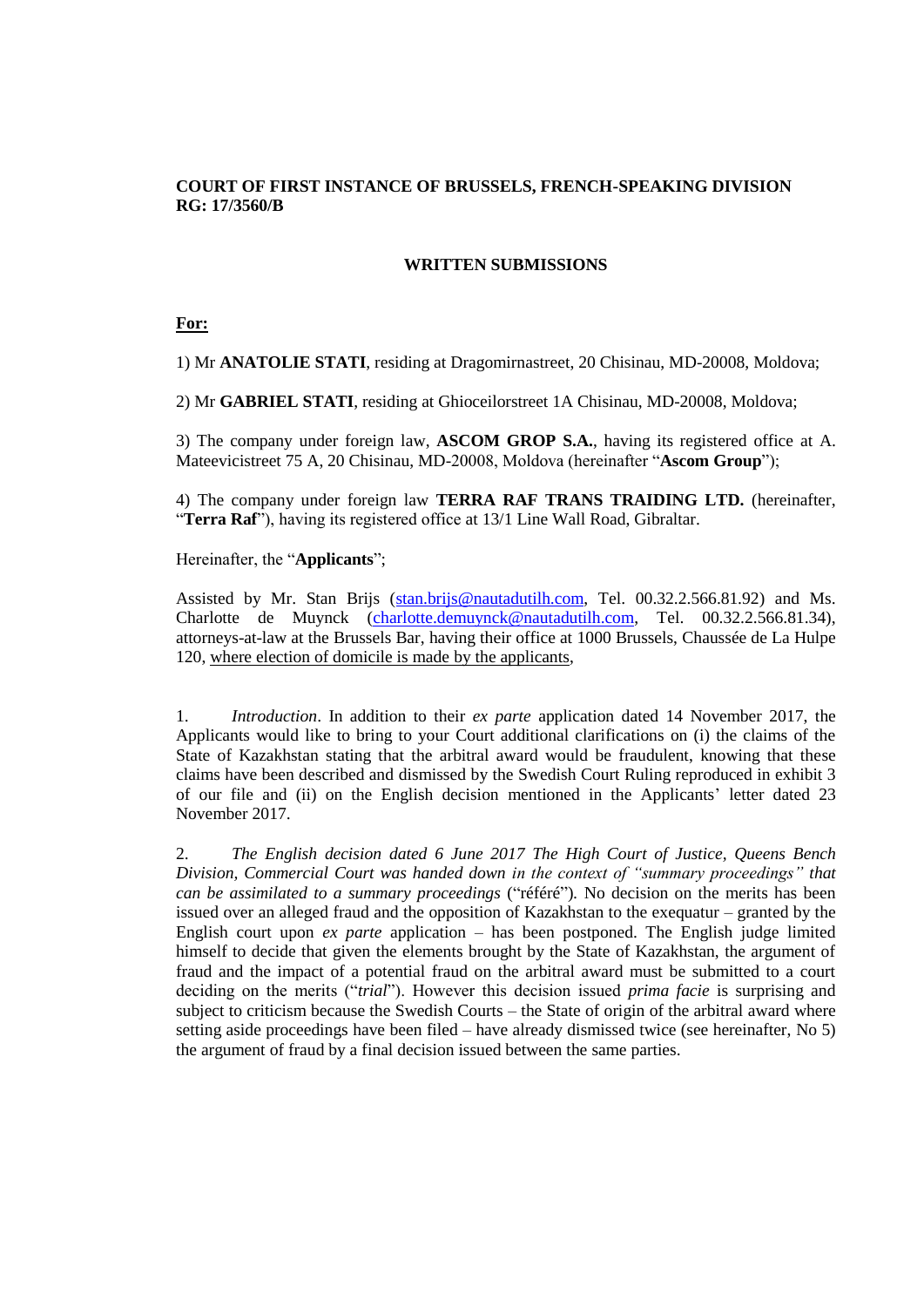Besides, the English decision dated 6 June 2017 is not a decision refusing the exequatur in the UK, the judge has enacted a procedural calendar on the merits and the judgment on the merits will probably not be handed down before March or April 2019, considering that the hearings are scheduled in November 2018.

3. *The English decision dated 6 June 2017 has no impact in Belgium*. Aside from the fact that that decision does not refuse the exequatur, so as whatever the English Courts would decide makes little difference since the effects of these decisions will in any event be limited to the English territory and grounded on the English public policy. *Exequatur on exequatur is not valid*. The English decision related to the exequatur cannot be recognised or enforced in the Belgian territory. The creditor is indeed compelled to obtain the exequatur in every jurisdiction where he seeks to enforce the arbitral award. Every seized court, further to an independent assessment, will grant or not the exequatur whose effects will be limited to its territory. The Belgian judge has the sole jurisdiction in the Belgian territory and is absolutely not bound by a decision granting the exequatur abroad. This is why the Applicants have deemed that it is not necessary to provide the Court with a detailed overview of the exequatur proceedings in the different countries.

4. *An application for permission to appeal the English decision has been filed*. The Applicants have filed an application for permission to appeal the English decision dated 6 June 2017 with the Court of Appeal. Parties have exchanged their written observations. These proceedings are still pending.

5. *Swedish judges have irrevocably dismissed the argument of fraud invoked as a ground for annulment of the arbitral award*. Each exequatur judge has to comply with the *res judicata* of the decision of the Svea Court of Appeal in Stockholm and confirmed by the Swedish Supreme Court which irrevocably dismissed the argument of fraud invoked by the Republic of Kazakhstan in its application for the setting aside of the arbitral award. That argument has indeed been assessed and dismissed (see Exhibit 3, para. 5.3.1 "Annulment due to the fraudulent arrangement, false evidence, misleading information, etc."). The Court has decided that even if a fraud did exist as asserted by the Republic of Kazakhstan, it did not have any impact on the decision of the arbitral tribunal in the arbitral award. That last issue related to the causality/impact of the alleged fraud is thus ruled upon between the parties, as the Republic of Kazakhstan has expressly admitted in the English proceedings that its allegations related to the lack of arbitration agreement, constitution of the arbitral tribunal and procedural irregularities have all *res judicata* further to the Swedish decision, precluding it to reiterate these arguments (see para. 5 *juncto* 9 of the English decision).

It should be noted that despite the fact that the Court of Appeal of Stockholm has already decided, that its decision was not subject to any remedy before the Swedish Supreme Court, pursuant to the applicable procedural rules, the State of Kazakhstan has nonetheless lodged an extraordinary remedy before that Supreme Court in order to reverse the decision of the Court of Appeal. Yet that remedy was dismissed by the Swedish Supreme Court by a decision dated 24 October 2017 (Exhibit 4).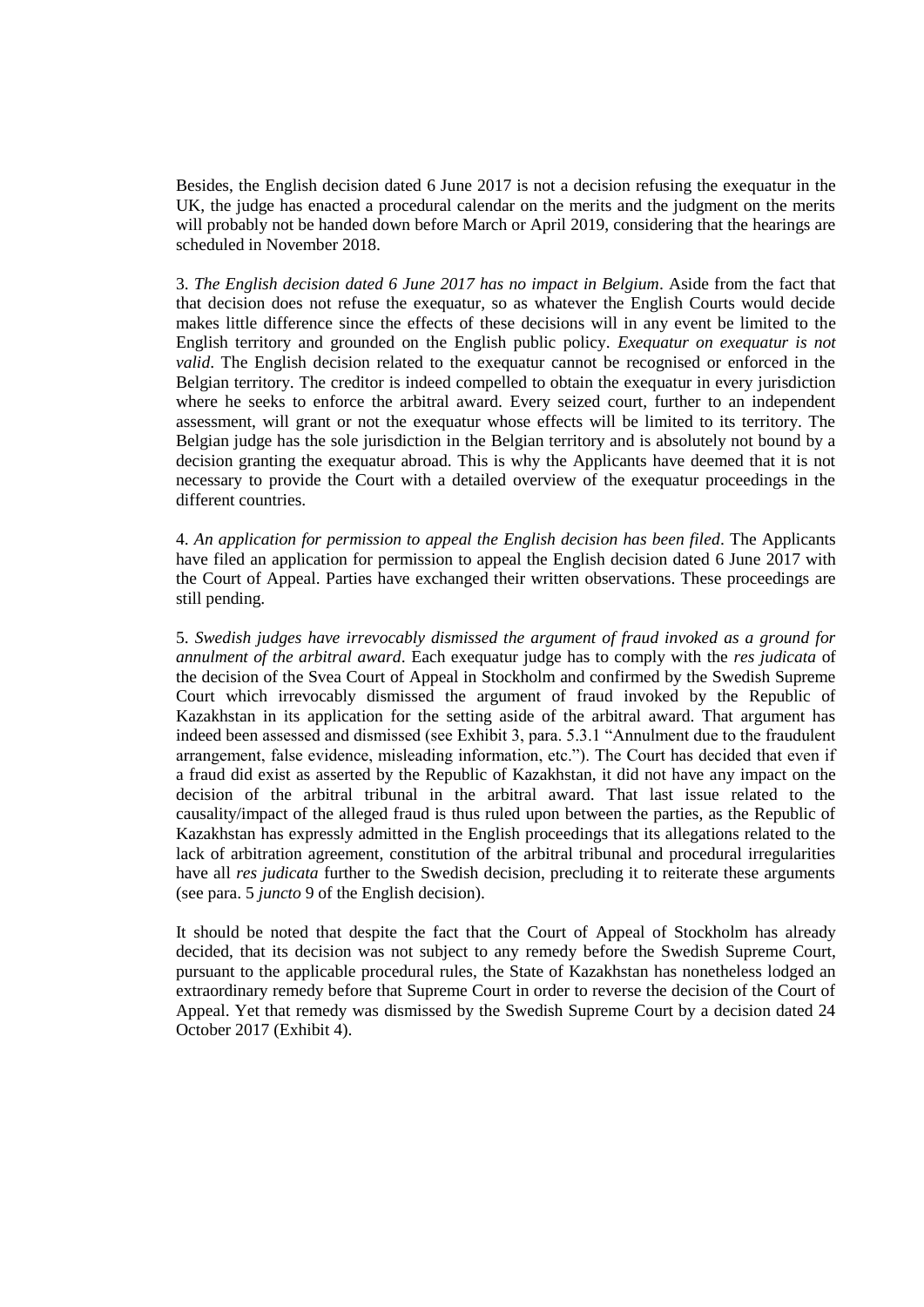In that regard, the Swedish Supreme Court has handed down that decision while knowing about the English decision dated 6 June 2017 of the High Court of Justice, Queens Bench Division, Commercial Court of London, as a copy of that decision was submitted to it by a letter dated 6 July 2017 whereby the counsel for the State of Kazakhstan specify that the arguments raised in the UK are the *same* than those raised before the Swedish Supreme Court (Exhibit 9).

Under all reservations and without any adverse recognition.

#### **FOR THESE REASONS,**

# **MAY IT PLEASE THE COURT OF FIRST INSTANCE OF BRUSSELS, FRENCH-SPEAKING DIVISION TO**

Declare the arbitral award dated 19 December 2013 and the arbitral award dated 17 January 2014 issued by the Arbitration Institute of the Stockholm Chamber of Commerce in the dispute between the Applicants and the State of Kazakhstan, enforceable pursuant to Article 1720 of the Judicial Code.

Brussels, 7 December 2017

For the Applicants,

Their counsel,

Charlotte De Muynck Stan Brijs

Loss F6 (DADO)

Loco